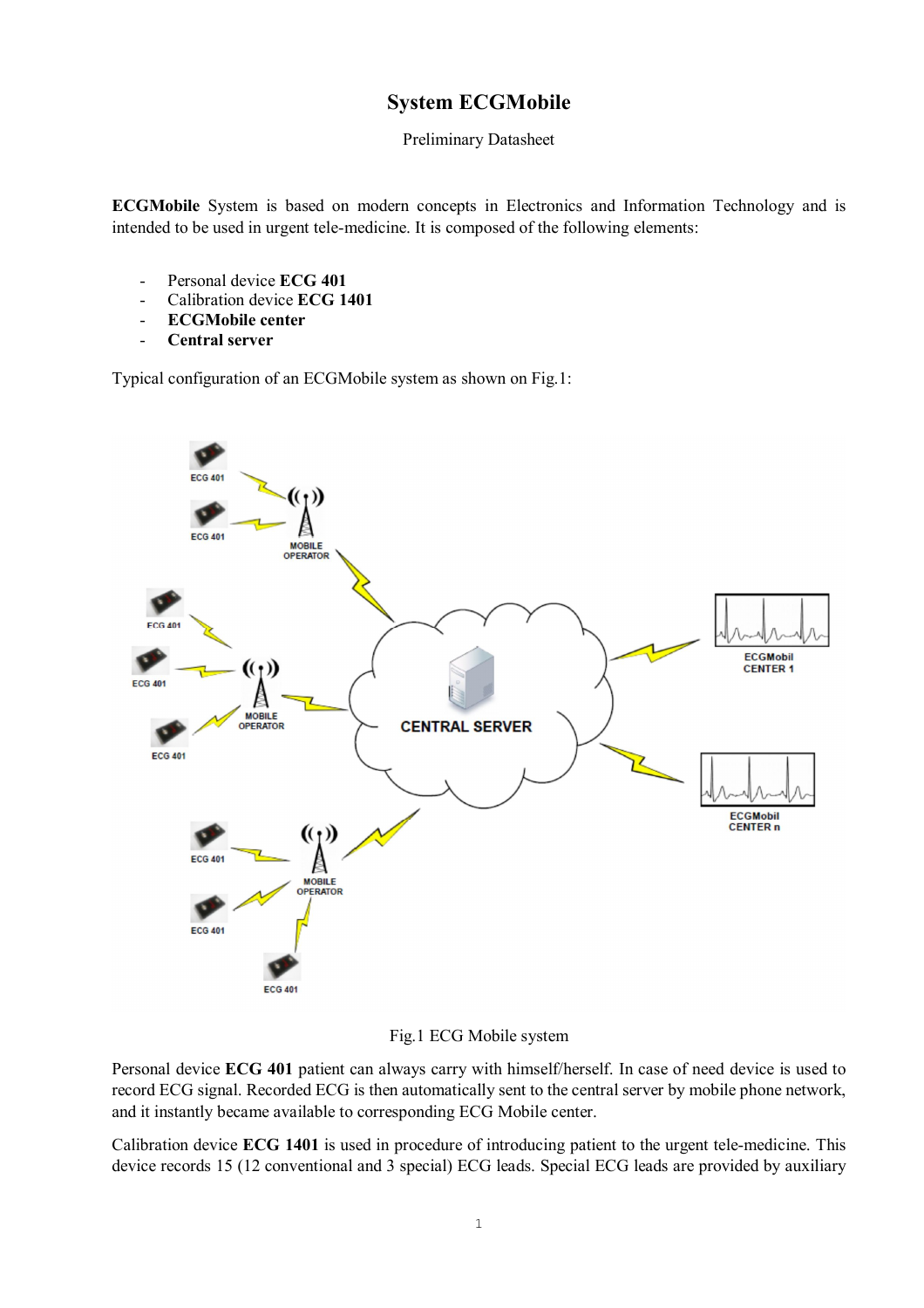device **ECGaux** (Fig. 6). These recordings are used for calculating characteristic parameters of every individual user. Parameters obtained are later being used for analysis of signals recorded by Personal device.

**Central server** is a platform where all recorded ECG signals from Personal devices are stored.

At **ECGMobile center** patients are introduced to urgent tele-medicine, which implies:

- Creating of electronic patient record and taking patients medical history
- Recording ECG signal of the patient, using Calibration device
- Patients training for Personal device use
- Personal device assembly and handover of the device to patients.

At **ECGMobile center** there are cardiologist in charge (24/7) and they take ECG recordings from the server, analyse them, contact patients and make all other necessary steps.

Typical **ECGMobile** system consists of one **Central server** and one or more **ECGMobile centers**. Each **ECGMobile center** has its own group of patients, i.e group of Personal devices. Every **ECGMobile center** can access to ECG records from **Central server**, but only to records from Personal devices that are supervised by the specific **ECGMobile center**.

Personal **ECGMobile** device is packed in plastic box, Fig. 2 and Fig. 3, designed specifically for this purpose. On top side of the device there are leads for ECG recording of left hand finger (upper button) and right hand finger (lower button).





Fig.2. Top side of the Personal device Fig.3. Bottom side of the Personal device





Fig 4. Front side of the Calibration device<br>Fig. 5 Back side of the Calibration device